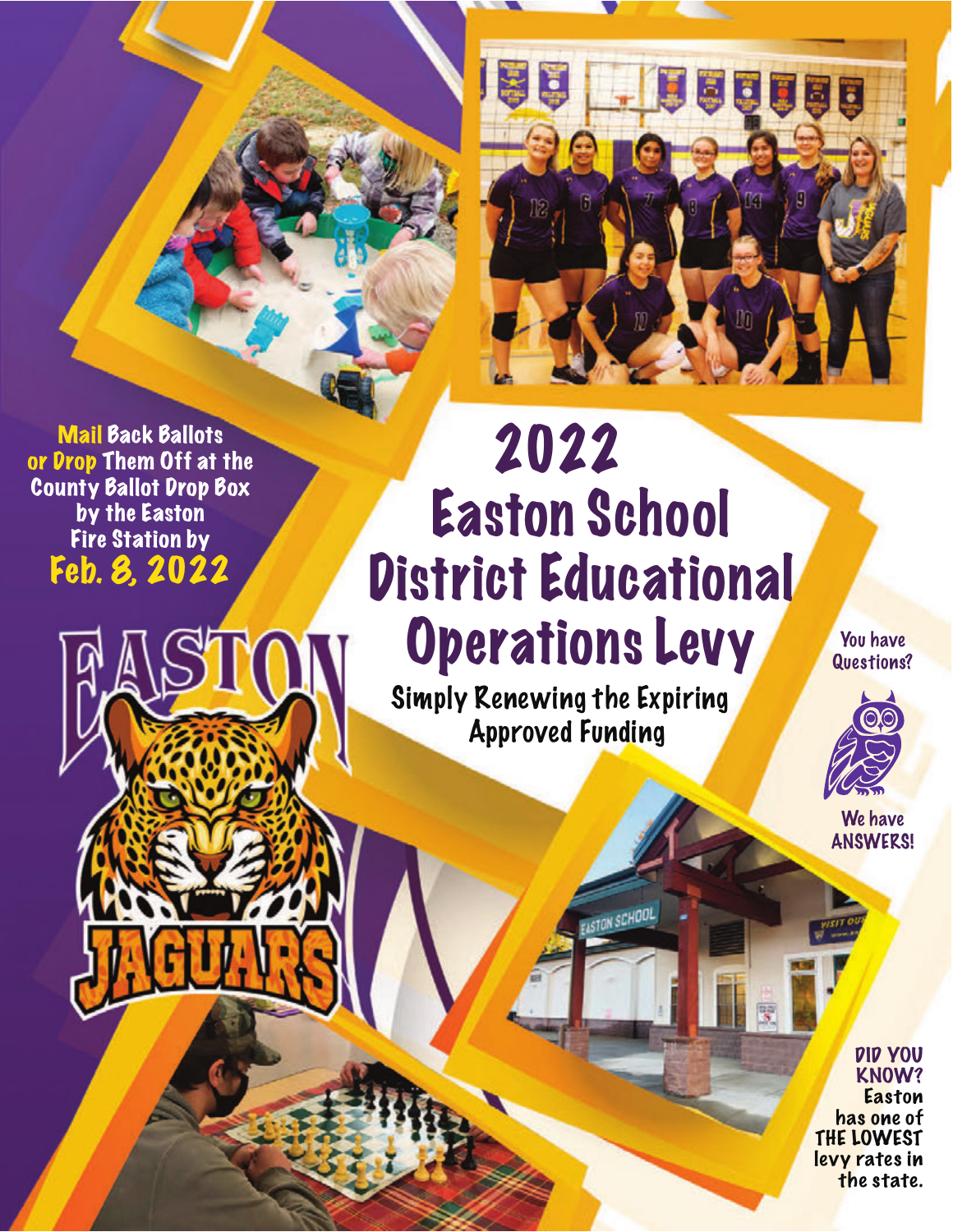# FAQ's: Easton School District



- Q. What is an Educational Programs and Operations levy?
- *A.* It is a local property tax that helps support educational programs and operational expenses.

## Q. Is this a new tax?

- *A. No, this is not a new tax.* It replaces the current levy that will expire in 2022.
- Q. Will there be an increase in the amount of the levy?
- *A. No, the amount has not changed since 2014* and there is no increase in this renewal of the Educational Programs and Operations levy.

### Q. How can the levy amount stay the same when costs have gone up over time?

*A.* Because one of the goals set by the Board of Directors is for the district to pursue every possible grant opportunity and to manage the finances well in order to avoid any tax increases. This past year the district has received over \$200,000 in grants from Washington State and the U.S. Department of Education.

## Q. Why does the district need a levy?

*A.* To bridge the gap between what the state pays and the actual cost of operating Easton School and to pay for special programs such as preschool and athletics.

## Q. I thought that the state pays for public education. Aren't local levy funds just for enhancement programs and sports?

*A. No,* Easton School, like many schools throughout the state, depends on local levy funds to support a portion of the core educational and operational expenses, as well as enhancement programs and extracurricular activities such as sports.

### Q. What is the impact to the taxpayer of approving this levy renewal?

*A.* Based on updated assessed valuations of Easton School District, the estimated cost for this levy is 99 cents per \$1,000 of assessed valuation.

## Q. How does this compare with other school districts?

*A.* The rate for local school funding at Easton School District is the lowest in Kittitas County and much lower than most school districts in the state (see table on back).

## Q. What has Easton School District done to demonstrate <u>good stewardship</u> of school levy<br>funds?

*A.* The Board of Directors and school staff work diligently to be cost-conscious and conserve resources while providing the students at Easton School with a quality education. School staff teach more than one grade level and often wear multiple hats to "get the job done." In addition, the district saves money by contracting for services in areas where it is more cost-effective to do so.

### Q. Does Easton School District enter into cooperative purchasing agreements, grant funding, or utilize other financial strategies to save money?

*A. Yes!* Every attempt is made by the district to enter into cooperative arrangements that decrease expenses or enhance funding opportunities. Financial strategies to save money are continually explored. For example, we were able to reduce the interest rate on our last bond refinance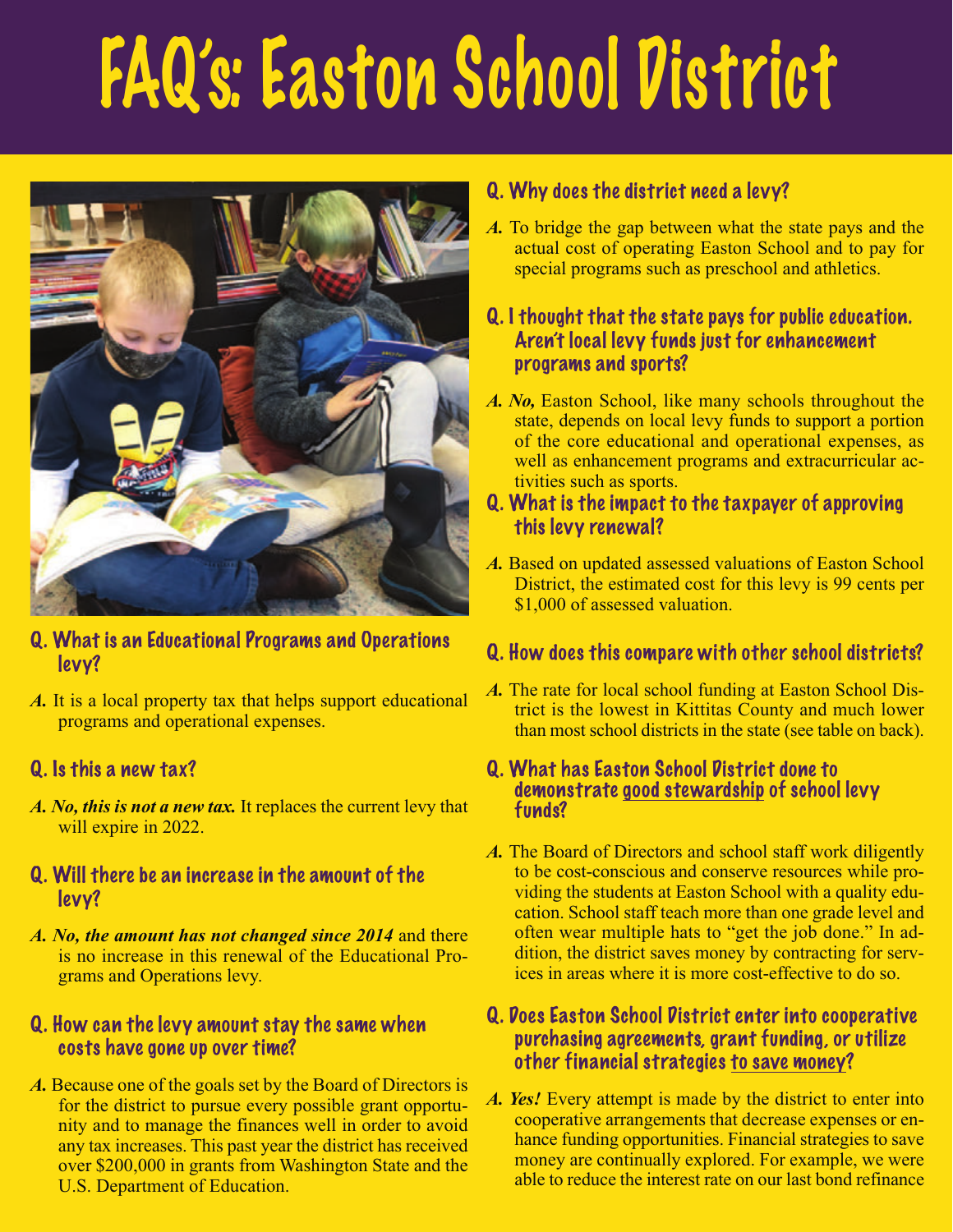# Educational Programs and Operations Levy

from 4.17% to an interest rate of 1.49%, resulting in a net savings to our local taxpayers of \$79,754. Easton School has applied for and been awarded numerous grants over the past year, including a recent grant that provided over \$5,000 to renovate our kitchen.



- Q. Are there any special considerations on local school levy taxes for seniors or disabled community members who live on a fixed income?
- *A. Yes!* You may be exempt from local school levy taxes if your annual income is less than \$40,000 and you are 61 years of age or older, or unable to work because of a disability, or a veteran entitled to and receiving compensation from the U.S. Department of Veterans Affairs at a total disability rating for a service-connected disability.

## Q. What happens if the levy renewal is not approved?

A. Easton School District is dependent on the local funding that comes from the Education Programs and Operations levy. If the levy renewal is not approved, Easton School District would use its financial reserves to bridge the gap between the amount the state provides and its expenses. However, these reserves would only cover the shortfall for one-half a year and then the district would be unable to provide a quality education to its students.

## Q. Do I stop paying school levy taxes if Easton School closes?

- *A. No*. In fact, they may actually go up. All students in the state (kindergarten through the 12th grade) are entitled to a public education. If Easton School were to close, the students that reside in the district would be annexed into another school district. Homeowners in the Easton School District would assume the higher tax rate in the school district where the students are annexed.
- Q. If I have more questions about the levy, whom should I contact?
- *A.* Please contact Superintendent Tim Berndt at Easton School. You can drop by anytime and ask your questions in person. He can also be reached by phone at (509) 656-  $2317$  or by e-mail at berndtt@easton.wednet.edu.

## Q. Are there any final thoughts that the community should keep in mind regarding this levy renewal?

*A. Yes, please remember to vote!* Your voice is important and your vote counts. Please take the time to fill out your ballot, drop it off or mail it in by February 8th.



## FOR MORE INFORMATION: **Please call (509) 656-2317 or e-mail [berndtt@easton.wednet.edu](mailto:berndtt@easton.wednet.edu)**